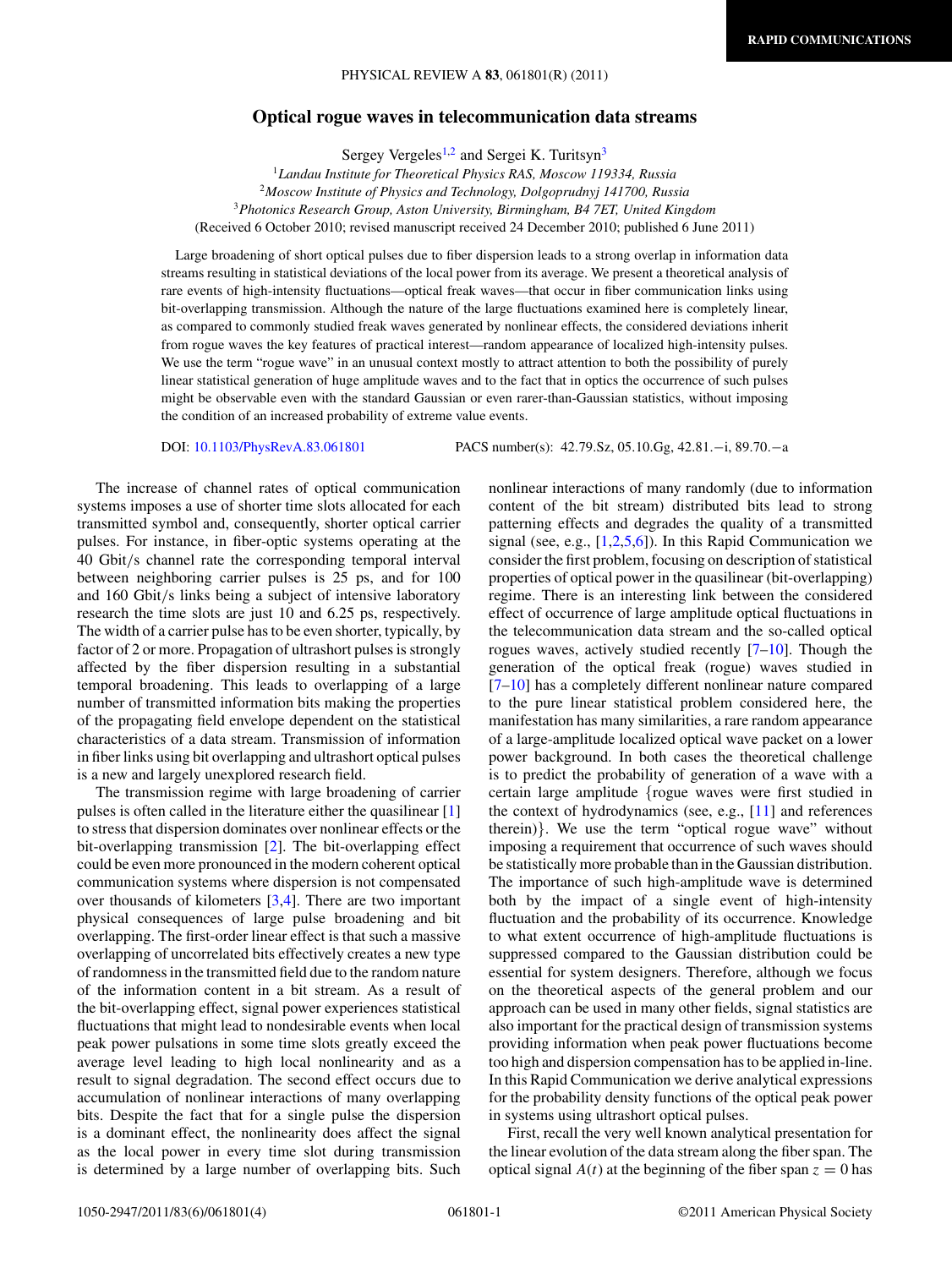<span id="page-1-0"></span>the standard form:  $A(t, z = 0) = \sum_n c_n f_0(t - nT)$ . Here the input carrier pulse shape  $f_0(t)$  could be any localized function in the case of the so-called return-to-zero (having zero level of power in between two consecutive ones) data format. To simplify expressions, in what follows we assume Gaussian pulse phiry expressions, in what follows we assume Gaussian pulse<br>shape  $f_0(t) = \sqrt{P_0} \exp[-t^2/(2\tau_0^2)]$ . However, any other pulse shape can be considered in a similar manner. It is convenient to characterize the initial pulse width in units of the bit slot time *T* using dimensionless parameter  $\eta = \tau_0/T$ . Our approach is general and can be modified in a straightforward manner and applied to a variety of modulation formats [\[12\]](#page-3-0). Recall that in the modern coherent optical communication systems dispersion of the transmission line can be compensated electronically at the receiver allowing for a large accumulated broadening even for relatively wide pulses [\[3,4\]](#page-3-0). Therefore, the results presented below can be applied to a number of optical communication applications including coherent transmission. Here, without loss of generality, we consider an important data format: the so-called return-to-zero *M*-level differential-phaseshift-keying (*M*-DPSK) modulation formats that have many advantages such as high spectral efficiency and high tolerance to linear or nonlinear impairments. In the RZ *M*-DPSK signal logical ones and zeros are determined by the phase change between the consecutive time slots with  $c_k = \exp[i2\pi(k 1$ /*M*]*,* where  $k = 1, 2, ..., M$ . Two currently most popular formats are binary 2-DPSK (or DBPSK) and quadrature (4-DPSK or DQPSK) formats with  $c_k = \pm 1$  and  $c_k = 1$ , *i*, − 1*,* − *i*, respectively. We assume that information bits are statistically independent. We consider here regimes of quasilinear propagation  $[1,2]$  when very short pulses are used to carry information data. In this regime dispersion dominates over nonlinearity and in the first approximation we can consider simple dispersion broadening of the pulse train leading to large bit overlapping. Evolution of the Gaussian pulses in a fiber span with dispersion  $\beta_2$  and length *L* is a classical textbook material and is given by  $f(t,L) = \tau_0 P_0^{1/2} \tau^{-1} \exp[-t^2/(2\tau^2)], \ \tau^2 = \tau_0^2 - 2iL\beta_2.$  We assume in what follows that the distance *L* is large enough (or to be more precise the accumulated dispersion  $L\beta_2$  is large) and all initially separated pulses are spread over many time slots. Mathematically it is convenient to introduce the parameter that characterizes a level of broadening and bit overlapping:  $\varphi = 2L\beta_2/(\tau_0T)$ . It is also useful to decompose amplitude and phase factors  $f(t,L) = |f(t,L)| \exp(i\beta)$  that amplitude and phase factors  $f(t,L) = |f(t,L)| \exp(t\rho)$  that<br>at large  $\varphi$  are  $|f(t,L)| = \sqrt{P_0 \eta/\varphi} \exp[-\varphi^{-2}(t/T)^2]$  and  $β = t^2/(2ηφ) - π/4.$ 

It is critically important for transmission that since at each time slot a large number (order of  $\varphi$ ) of pulses are overlapped, the properties of the field envelope are *not anymore deterministic and are defined by the statistical properties of a bit pattern*. Thus we assume that averaging of signal power over the same position in many time slots can be replaced by averaging of the power over bits statistics.

The main goal of our work is to describe statistical properties of optical power fluctuations due to large bit overlapping. Therefore, in what follows we consider local power of the signal  $P(t, L) = |A(t, L)|^2$  that will be averaged over the bit pattern  $\langle \rangle$ . In mathematical terms we study a one-point probability density function (PDF) for a local power  $PDF(\mathcal{P})$ .

Under the assumption that bits in an information stream are statistically independent, it is easy to derive the statistical properties for values  $c_k$ . Moments that are particularly important for the following analysis are

$$
\langle c_k \rangle = 0, \quad \langle c_i c_k^* \rangle = \delta_{ik}.
$$
 (1)

Note that, in general, one cannot apply the Wick theorem [\[13\]](#page-3-0) and reduce higher order correlation functions of  $c_i$  to the first two moments, since some irreducible corrections arise. However, in the limit  $\varphi \gg 1$  higher order terms make negligible contributions to the core of the probability density function describing most probable fluctuations of the power. It will be shown below that high-order moments of *ci* and difference between cases  $M = 2$  and  $M > 2$  are relevant only for very rare events.

Let us establish general statistical properties of the signal in the bit-overlapping regime  $\varphi \gg 1$ . The general expression for an optical field reads

$$
A(t,L) = \sum_{k} c_k \exp(i\beta_k) |f(t - kT, L)|,
$$
 (2)

where  $\beta_k = \arg\{f(t - kT, L)\}\$  and the argument function "arg" takes values within the interval  $[0,2\pi]$ . Technically we need to calculate the sum (over  $k$ ) of contributions from bits at the time slot "*k*" to the field at some chosen time slot, for instance the site "0". Let us start from the estimates which are fundamental for the following analysis. A phase *β<sub>k</sub>* as a function of *k* changes on the scale ∼√ $\varphi$ , whereas the amplitude of impulse  $|f(t - kT, L)|$  as a function of *k* changes on the scale ∼ $\varphi \gg \sqrt{\varphi}$ . Thus, considering the signal  $A(t, L)$  a phase of the factor  $c_k e^{i\beta_k}$  can be treated as a random function with plane probability distribution on the interval  $[0, 2\pi]$ , independently of specific values of *M*. As a result, there are ∼*ϕ* summands with almost equal amplitude  $|f(t - kT, L)| \sim 1/\sqrt{\varphi}$  and uncorrelated, effectively random realizations of phase. Hence, sum (2) can be treated as a sum of ∼*ϕ* almost equally distributed independent random quantities. This fact allows us to apply the central limit theorem and obtain Gaussian distribution for the most probable values of power. The central limit theorem, however, does not cover the structure of the far tails of the PDF. Therefore rare fluctuations of power given by far tails of the PDF will be analyzed separately using the *generalized limit theorem* (see, e.g., [\[14\]](#page-3-0)).

The mean value of *A* is zero for considered RZ *M*-DPSK data format with all bit patterns having equal probabilities. Note that the PDF of the  $A(t, L)$  is isotropic on the complex plane, as the resulting phase of the field  $A(t,L)$  is random, because most of the summands in (2) have effectively random phases. The randomness of phases simplifies derivation of the standard deviation of  $A(t, L)$ . Only  $\langle P \rangle = \langle |A(t, L)|^2 \rangle$ contributes to the standard deviation, whereas  $\langle A^2(t,L) \rangle$  tends to zero as  $\varphi \to \infty$ . Averaging  $\langle |A(t,L)|^2 \rangle$  over the signal statistics  $(1)$  leads to

$$
\langle \mathcal{P} \rangle \left( \frac{t}{T}, \varphi; \frac{\tau_0}{T} \right) = \sum_{k} |f(t - kT, L)|^2.
$$

We keep only the sum of powers for each pulse, because phases of overlapping pulses are effectively incoherent due to statistical independence of transmitted information signal.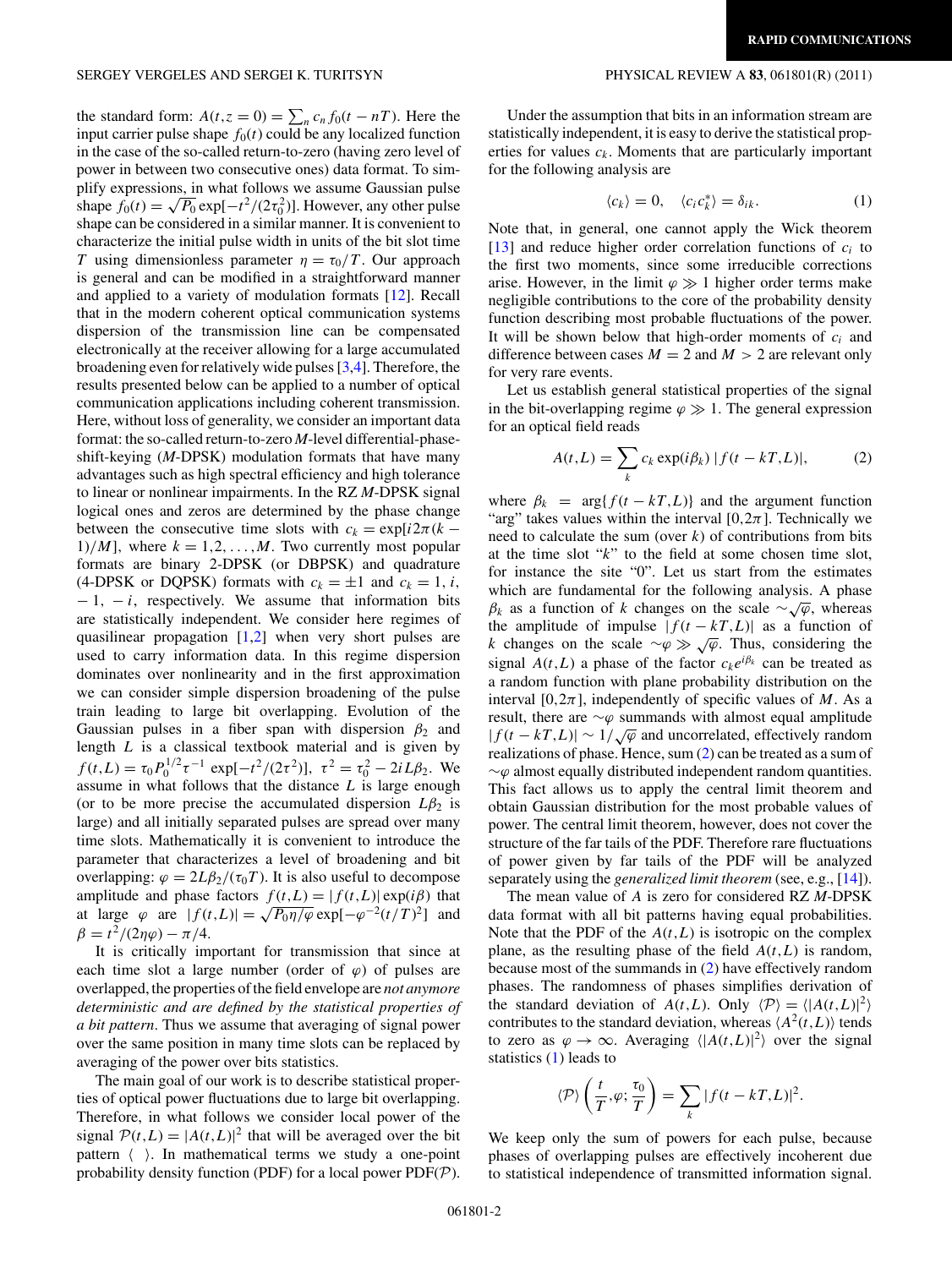## <span id="page-2-0"></span>OPTICAL ROGUE WAVES IN TELECOMMUNICATION DATA *...* PHYSICAL REVIEW A **83**, 061801(R) (2011)

The remaining sum is not sensitive to the phase of broadened pulses and it contains ∼*ϕ* summands with an amplitude of each on the scale of  $\alpha$ 1/ $\varphi$ . In the limit  $\varphi \gg 1$  the sum can be replaced by an integral leading the obvious result for the average power  $\bar{P} = \sqrt{\pi} \eta P_0$ . Using the central limit theorem we arrive at PDF(*A*)  $\propto$  exp( $-|A^2|/\bar{P}$ ), that reads in terms of power

$$
PDF(\mathcal{P}) = \bar{P}^{-1} \exp(-\mathcal{P}/\bar{P}).
$$
\n(3)

This formula provides a compact analytical expression for the probability density function of local optical power in the quasilinear transmission regime. The standard deviation  $\sigma = \sqrt{\langle P^2 \rangle - \langle P \rangle^2} = \bar{P}$  characterizes fluctuations of power. Our derivation indicates in particular that there is no difference between RZ DBPSK and RZ *M*-DPSK in the statistical analysis of the expression above. The derived probability density function is valid for relatively small fluctuations  $P \ll \varphi \bar{P}$  (see discussion below).

The more nontrivial problem however is the probability of giant fluctuations of local optical power (freak optical waves) that create extremely high-local nonlinearity in the fiber line. Such fluctuations happen due to very specific random arrangements in the bit pattern *ck* and require special analysis.

Let us first find the bit pattern  $c_k$  which leads to maximum amplitude of the signal at some point *t* (we denote in what follows field phase as  $\beta$ ). Mathematically one has to find the solution of the maximum problem  $\max_{c_k} {\{Re[A(t,L) \exp(-i\beta)]\}}$ . Using the effective randomness of phase  $\beta_k$  it is straightforward to derive from [\(2\)](#page-1-0) that the maximum amplitude of the optical field *A*(*t,L*) produced by the solution of the maximum problem, extremal realization of  $c_k$ , in the limit of large  $\varphi$  can be presented as

$$
A(t,L)_{\text{max}} = e^{i\beta} \sqrt{q \varphi \bar{P}}, \tag{4}
$$

where  $q = 2M^2 \pi^{-3/2} \sin^2(\pi/M)$  is of the order of unity. Expression (4) has a rather transparent physical meaning: the maximum is proportional to  $\sqrt{\varphi}$  because on the optimal realization there are about  $\varphi$  in-phase summands with amplitudes  $\alpha$  of the order of  $1/\sqrt{\varphi}$ .

Next we derive the full PDF of the power in the whole interval. This problem is technically similar to derivation of PDF for  $A(t, L)$  due to isotropy of the PDF in the complex plane. Generalization of the central limit theorem that includes the far tails of the PDF is based on applying the Cramer function *S* (see for details, e.g., [\[14\]](#page-3-0)). The outline of the procedure described in [\[14\]](#page-3-0) is that we first construct a generating function  $Q(u) = \langle \exp[i(u' \text{Re } A + u'' \text{Im } A)] \rangle_{c_k}$  for the random *A* defined in [\(2\)](#page-1-0), where  $u = u' + iu''$ . Since *A* is the algebraic sum of random quantities, the generation function can be represented in the form  $Q = \exp(\sum_k q_k)$ , where  $exp[q_k(u)]$  presents generation function for each of the summand  $k$  in  $(2)$ . Effective randomness of the phase factor  $\beta_k$  and weak dependence of the pulse amplitude on *k* at large  $\varphi$  (discussed above) allows us to treat the sum over *k* as an averaging over the phase and replace the sum by an integral that leads to the expression  $Q = \exp(\int dk \langle q_k \rangle_{\beta_k})$ . Note that averaged  $\langle q_k \rangle_{\beta_k}$  still depends on *M* and is a function of the absolute value  $|u|$  only. It can be shown that the



FIG. 1. (Color online) (a) Probability density function for normalized power for  $\eta = 0.1$  and three values of  $\varphi = 5$  (dashed-dotted line); 10 (solid line) at  $M = 2$ . Dashed line shows the asymptotic curve for PDF in the limit of very large *ϕ*. (b) Giant statistical fluctuation (optical rogue wave) that occurs in the signal power distribution. Power level in such freak optical wave is 138 times higher [ $q\varphi \approx 145$ , see (4)] than the average signal power. Dashed line is the phase of the signal.

integral saturates at  $k \sim \varphi$ . Omitting the technical details of calculations, the derived PDF reads

$$
PDF(\mathcal{P}) \propto \exp[-\varphi \ S_M(\mathcal{P}/\varphi \bar{P})], \tag{5}
$$

where the nonimportant preexponential factor is ignored. This is the main result of the paper. The Cramer function  $S_M$  [\[14\]](#page-3-0) has minimum at  $P = 0$ , is concave, and tends to infinity as power  $P$  approaches its maximum possible value related to special fluctuation (4). Using tabulated (or easily computed, as shown in Fig. 1) Cramer functions  $S_M$  for each type of RZ *M*-DPSK format it is possible now to present the power PDF in the whole interval of powers including rare high-power fluctuations. The PDF( $P$ ) in the limit of very large  $\varphi$  is shown in Fig.  $1(b)$  by a dashed line. In the limit of small fluctuations  $P \ll \varphi \bar{P}$  expression (5) is reduced to (3). Thus non-Gaussian statistics [and higher order correlators in  $(1)$ ] of  $c_k$  and different *M* affect only the far tails of the PDF for power, while small fluctuations are described by the generic formula  $(3)$ .

Figure  $1(a)$  depicts the computed probability density function for several values of the parameters  $\varphi$  and  $\eta$ . The dashed line shows PDF in the limit of very large  $\varphi$  given by the Cramer function  $(5)$ .

Figure 1(b) shows a particular realization of the statistics in the bit pattern leading to a very large excursion (peakto-average ratio) of a local power. It is seen from Fig.  $1(b)$ that the power level in rare variations can be much higher than the average power of the signal. Such a rare fluctuation of the optical field, an optical rogue (freak) wave, occurs due to statistical properties of the signal in the data stream propagating along fiber links. The freak optical wave shown in Fig.  $1(b)$  corresponds to the fluctuations described by the tail of the probability density function shown in Fig.  $1(a)$  and given by  $(5)$ .

The peak of the optical rogue wave shown in Fig.  $1(b)$ dramatically exceeds an average signal power. This leads to detrimental nonlinear effects causing overall degradation of the optical signal. Therefore, in long communication fiber links using ultrashort optical pulses in-line dispersion compensation might be required even in the quasilossless propagation regime